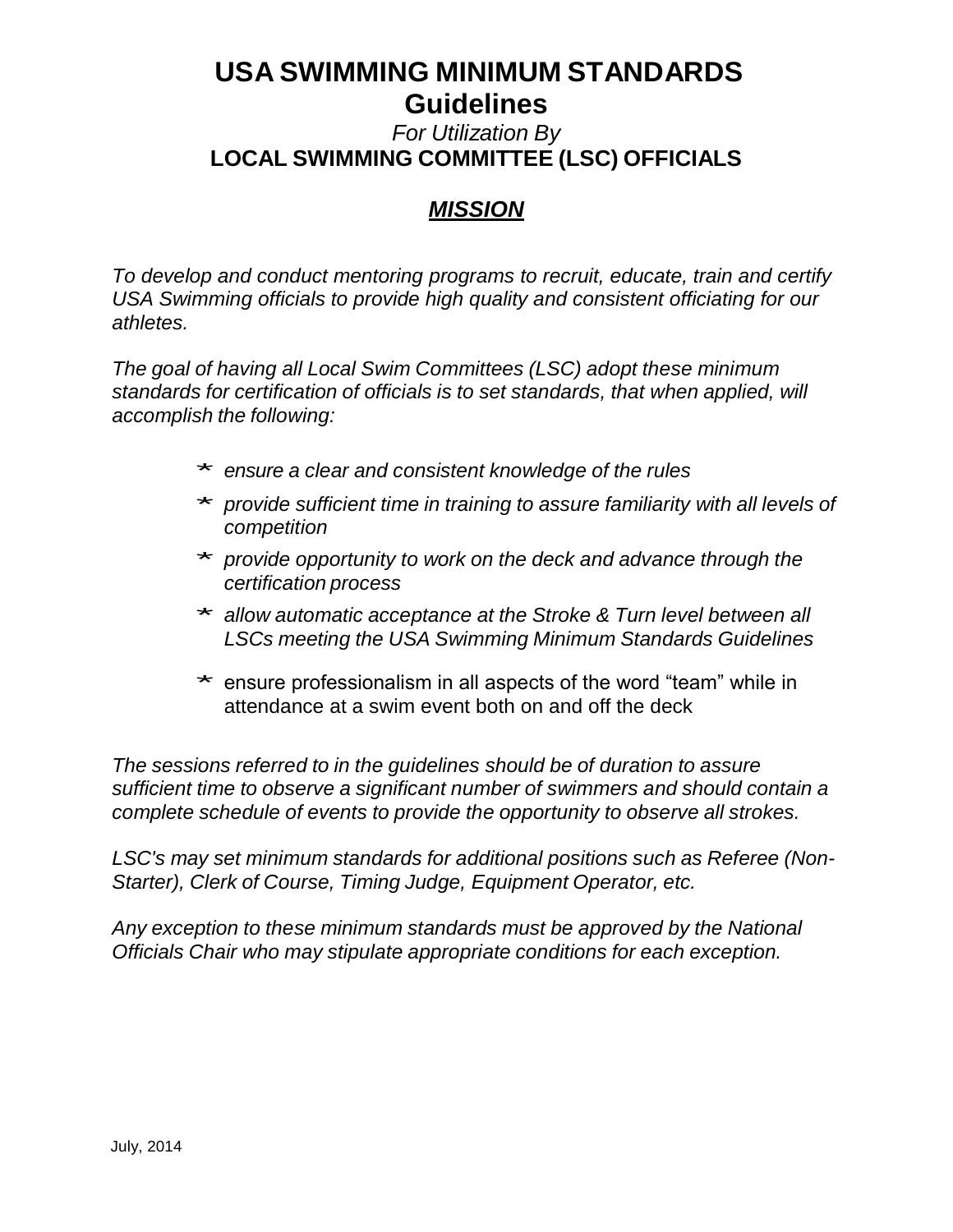#### *For Utilization By* **LOCAL SWIMMING COMMITTEE (LSC) OFFICIALS**

**\*** May Not Officiate at a Session in Which They are Competing or Coaching

| <b>TIMER (Minimum Age 11)</b>   |                                                                                                    |
|---------------------------------|----------------------------------------------------------------------------------------------------|
| <b>Education &amp; Training</b> | None except pre-meet briefing. Performance monitored by Chief Timer<br>and/or Referee during meet. |
| Evaluation & Certification      | Certify after passing USA Timer's test and satisfactory performance at one<br>meet.                |
| Renewal                         | Based on satisfactory performance.                                                                 |

| <b>ADMINISTRATIVE OFFICIAL (Minimum Age 18)</b> |                                                                                                                                                                                                                                                                                                                                                                                                                                                                                                                                                                                                                                               |
|-------------------------------------------------|-----------------------------------------------------------------------------------------------------------------------------------------------------------------------------------------------------------------------------------------------------------------------------------------------------------------------------------------------------------------------------------------------------------------------------------------------------------------------------------------------------------------------------------------------------------------------------------------------------------------------------------------------|
| <b>Education &amp; Training</b>                 | <b>Formal clinic training.</b><br>Must take USA Administrative Official test.<br><b>On-the-deck</b> apprenticeship with at least one (1) mentor (who has a<br>minimum of one (1) year certification as Administrative Official, Administrative<br>Referee, or Referee) for a minimum of two (2) sessions.                                                                                                                                                                                                                                                                                                                                     |
| Evaluation & Certification                      | <b>Certify</b> after passing USA Administrative Official test and <b>satisfactory</b><br><b>performance</b> at one meet.                                                                                                                                                                                                                                                                                                                                                                                                                                                                                                                      |
|                                                 | Must be a member of USA Swimming, pass the Level 2 Background<br>Check, and complete the online Athlete Protection Training before<br>officiating as Administrative official.                                                                                                                                                                                                                                                                                                                                                                                                                                                                 |
| Renewal                                         | Recommend clinic and/or re-cert test.<br>To maintain certification, must work a minimum of four (4) sessions per<br>year - at least one session must be as the administrative official, the<br>remaining may be in any of the 6 positions for which the Administrative Official<br>supervises/directs: Entry/Registration Personnel, Clerk of Course, Timing<br>System Operator, Scoring Personnel, Timing Judge, or Meet Management<br>Software Operator. May also work in a higher capacity (based on LSC<br>determination as to designated certifications)<br>Based on continuing USA Swimming membership and satisfactory<br>performance. |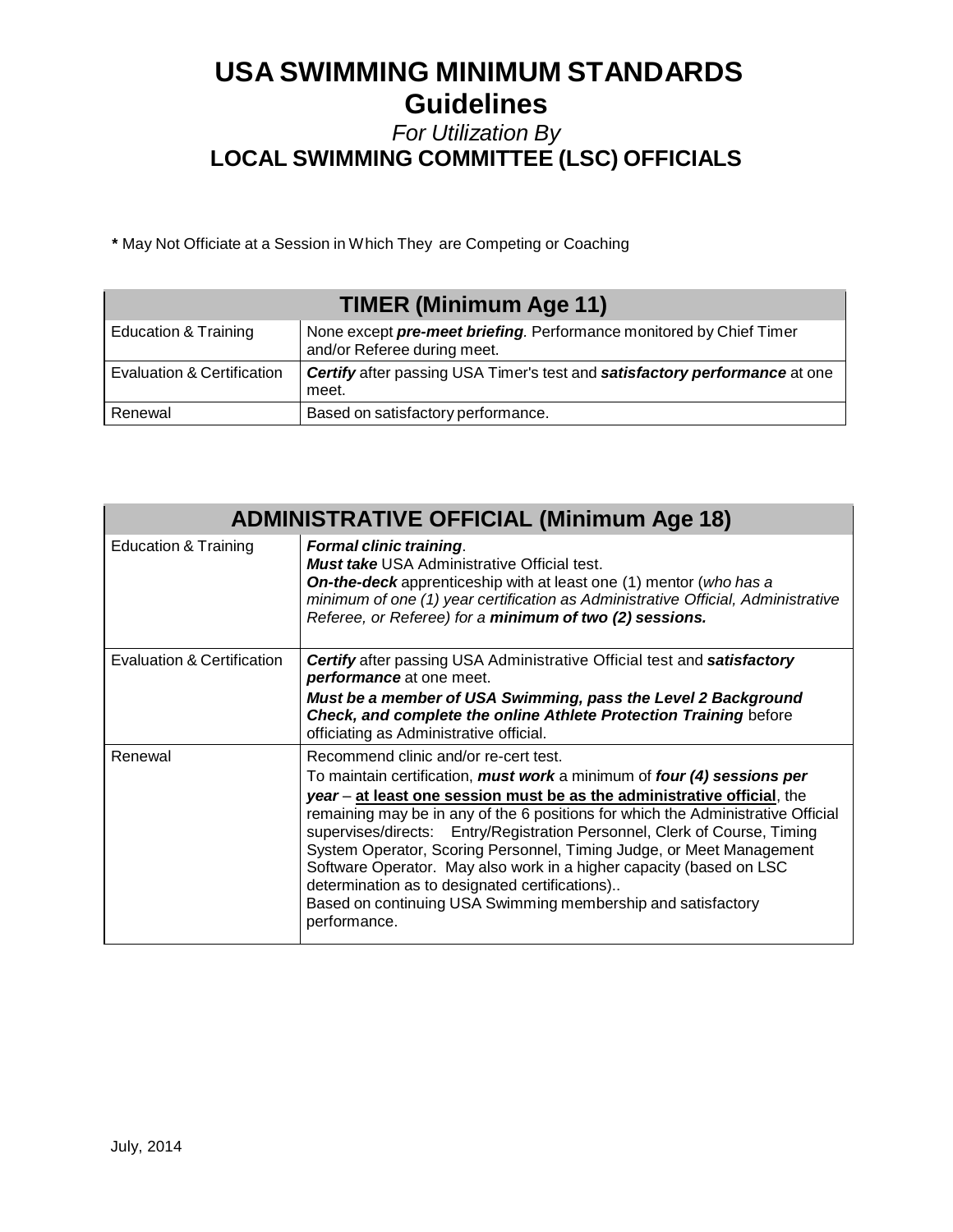### *For Utilization By* **LOCAL SWIMMING COMMITTEE (LSC) OFFICIALS**

| <b>STROKE &amp; TURN JUDGE (Minimum Age 18*)</b> |                                                                                                                                                                                                                                                                                                                                                                |  |
|--------------------------------------------------|----------------------------------------------------------------------------------------------------------------------------------------------------------------------------------------------------------------------------------------------------------------------------------------------------------------------------------------------------------------|--|
| <b>Education &amp; Training</b>                  | <b>Formal clinic training.</b><br>Must take USA Swimming Stroke & Turn Judge test.<br>On-the-deck apprenticeship with at least two (2) mentors (who have a<br>minimum of one (1) year certification as Stroke & Turn Judge) for a<br>minimum of four (4) sessions.<br>(cannot make a disqualification during those sessions).                                  |  |
| Evaluation & Certification                       | Evaluation by evaluator/mentor and/or Referee to be reported to LSC<br>Officials Chair or their designee.<br>Must complete certification within one year from date of clinic.<br>Must be a member of USA Swimming, pass the Level 2 Background<br>Check, and complete the online Athlete Protection Training before<br>officiating as a Stroke and Turn Judge. |  |
| Renewal                                          | Recommend clinic, pre-meet briefing and/or test.<br>To maintain certification, must work a minimum of four (4) sessions per<br>year in Stroke & Turn or higher capacity.<br>Based on continuing USA Swimming membership and satisfactory<br>performance.                                                                                                       |  |

| <b>RELAY TAKE-OFF JUDGE (Minimum Age 18*)</b> |                                                       |  |
|-----------------------------------------------|-------------------------------------------------------|--|
| <b>Education &amp; Training</b>               | <b>Must be certified Stroke &amp; Turn Judge</b>      |  |
| Evaluation & Certification                    | Considered part of Stroke & Turn Judge certification. |  |
| Renewal                                       | Same as Stroke & Turn Judge.                          |  |

| <b>CHIEF JUDGE (Minimum Age 18*)</b> |                                                                                                                                                           |  |
|--------------------------------------|-----------------------------------------------------------------------------------------------------------------------------------------------------------|--|
| <b>Education &amp; Training</b>      | <b>Must be certified Stroke &amp; Turn Judge</b>                                                                                                          |  |
| Evaluation & Certification           | Considered part of Stroke & Turn Judge certification.<br>Must have a minimum of one (1) year experience as a certified<br><b>Stroke &amp; Turn Judge.</b> |  |
| Renewal                              | Same as Stroke & Turn Judge.                                                                                                                              |  |